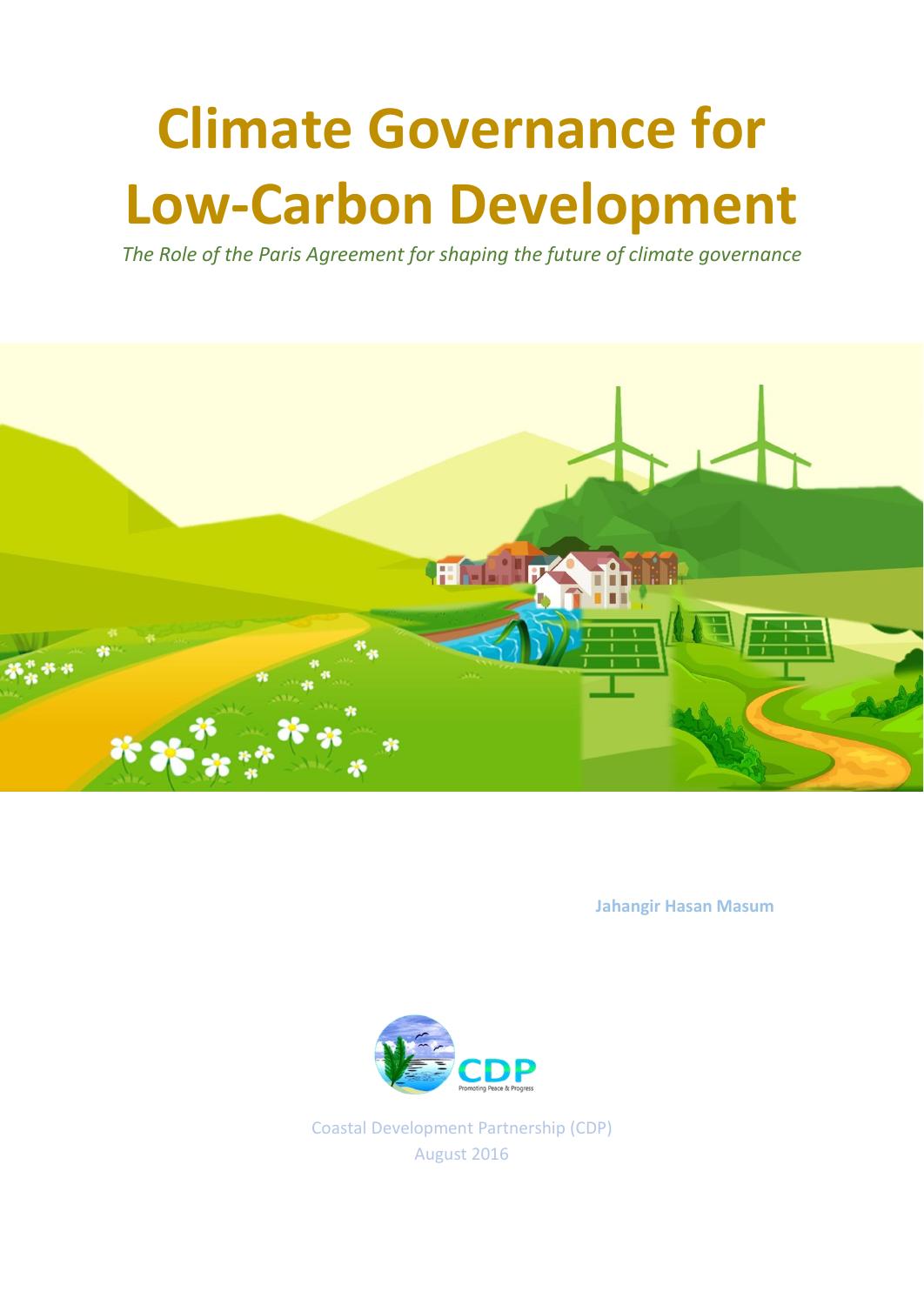## **Introduction**

Conference of Parties to the United Nations Framework Convention on Climate Change (UNFCCC) in its twenty-first session adopted the Paris Climate Agreement. The decisions (Decision 1/CP.21) have recognized climate change as *an urgent and potentially irreversible threat to human societies and the planet and thus requires the widest possible cooperation by all countries***.** This recognition expects effective and appropriate global climate governance by the participation of all countries to accelerate the reduction of global greenhouse gas emissions to hold the rising global average temperature to well below 2 °C above preindustrial levels. The term "Low-emissions Development Strategies" was first introduced in the United Nations Framework Convention on Climate Change (UNFCCC) negotiations in 2008. In 2009, the Copenhagen Accord have recognized that "low-emission development strategies are indispensable to sustainable development". In 2010, the Cancun Agreements also proposed that low-carbon development strategies (LCDS) is requisite to sustainable development and LCDS should be mandatory for developed countries and encouraged for developing countries. The Cancun Agreements encouraged "developing countries to develop low carbon development strategies or plans in the context of sustainable development" as part of their national mitigation action. The Paris Agreement brings all nations into a shared vision to undertake progressively ambitious efforts to transform the world towards a sustainable low carbon future. The Paris Agreement requires all Parties to put forward their best efforts through "nationally determined contributions" (NDCs).

## **Climate Governance: Optimistic directions in the Paris Agreement**

The COP 21 decisions acknowledged that the need for urgency in addressing climate change by integrating Human Rights-based approach into the climate governance framework to drive the climate resilient development process.

**Strengthening global response to sustainable development and poverty reduction:** The Agreement aims to strengthen the global response to the threat of climate change through bottomless reduction of global greenhouse gas emissions, in the context of sustainable development and efforts to eradicate poverty. Article 3 and 4 of the Paris Agreement recaps that all Parties will undertake rapid reductions in anthropogenic emissions of greenhouse gases using the best available science, principle of equity and sustainable development framework to reach net zero emissions (a balance between anthropogenic emissions by sources and removals by sinks of greenhouse gases) in the second half of this century (i.e, after 2050).

**Built-in climate justice framework:** The global climate governance has built-in climate justice framework which is reflected on the acknowledgement of the specific needs and concerns of developing country Parties *arising from the impact of the implementation of response measures*. The inclusion of unique national circumstances, including special circumstances of the least developed countries and small island developing States in the Agreement provide scope for exercising the climate justice framework in the climate governance.

**Principle of equity and the principle of CBDRRC construct the global climate governance architecture:** Acknowledging climate change is a common concern of humankind, the Paris Agreement will be implemented to reflect the principle of equity and the principle of common but differentiated responsibilities and respective capabilities (CBDRRC), in the light of different national circumstances. The Principle of equity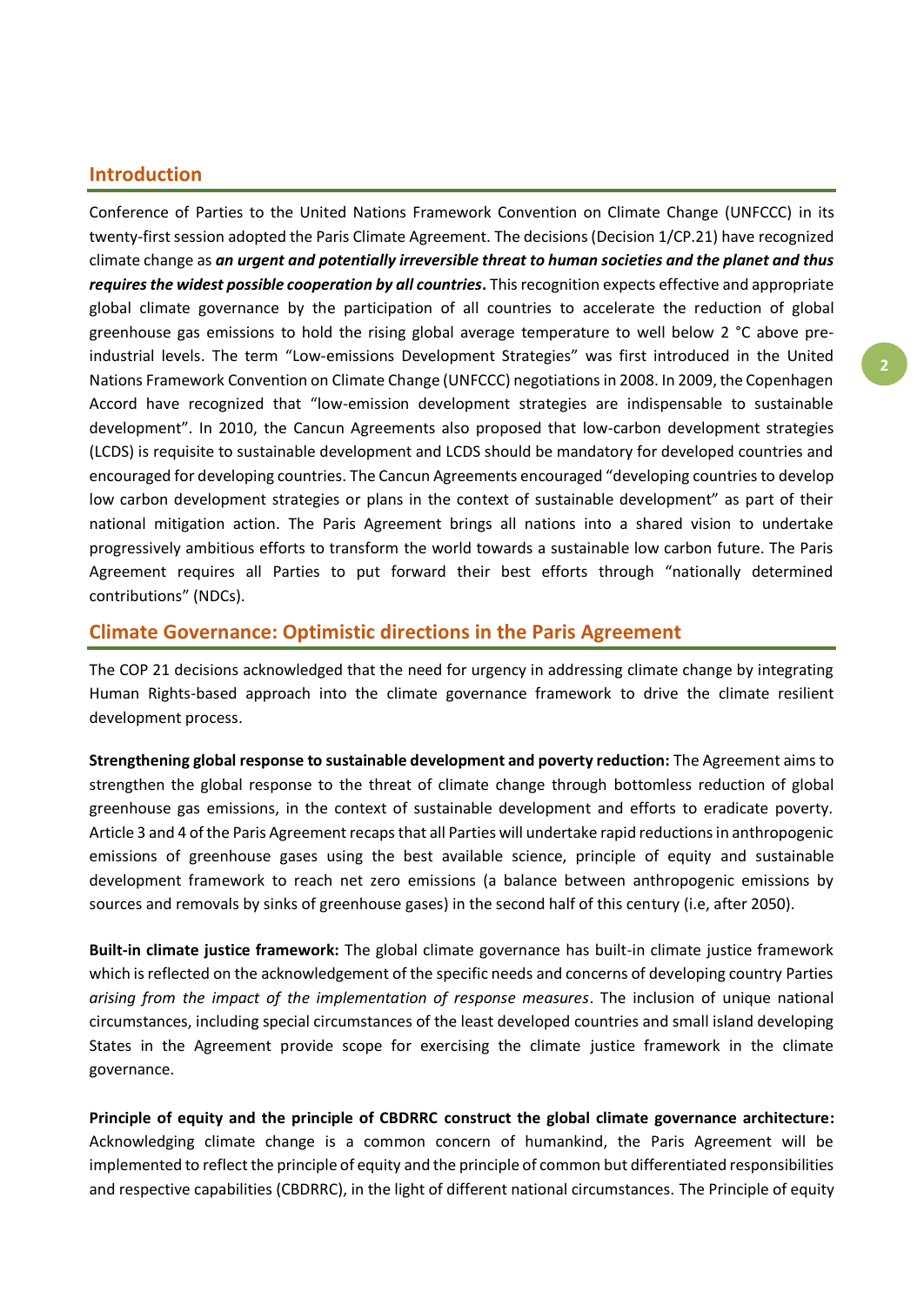in the UNFCCC negotiations implies a fair sharing of the costs of adaptation, mitigation and loss & damage incurred linked with climate change within and between countries, on the basis of historic responsibility, carbon emission trends, 2050 carbon budget, climate risk index and other relevant indicators shall must support the costs. The principle of CBDRRC recognizes the global inequalities in historical and current emissions of green-house gases, and the differences of current & future capacities to contribute in reducing current & future emissions of green-house gases in global context.

**Nationally Determined Contribution (NDC) is the Nucleus of the Paris Agreement:** Nationally Determined Contribution (NDC) is the nucleus of the Paris Agreement. NDC is the highest possible emission reduction ambitions or targets by any individual Party to the Paris Agreement in the light of their unique national circumstances, including special circumstances of the least developed countries and small island developing States. NDC with an aim to promote sustainable development, transparency and environmental integrity, encourage Parties to drive higher ambition in their mitigation and adaptation actions. Article 5 highlighted role of the Parties to conserve and enhance, as appropriate, sinks and reservoirs of greenhouse gases as referred to in Article 4, paragraph 1(d), of the Convention, including forests. In accounting for anthropogenic emissions and removals corresponding to their nationally determined contributions, Parties shall promote environmental integrity, transparency, accuracy, completeness, comparability and consistency, and ensure the avoidance of double counting. Mitigation co-benefits resulting from Parties' adaptation actions and/or economic diversification plans will also be considered as NDC.

**Integration of the "Principle of Intergenerational Equity" for a low-carbon future:** The future generations have legal as well as moral rights to protection from environmental threats and harms, especially such as are embodied in climate change1. The Paris Agreement has the potential to shifting carbon-addicted global economy including the global food production system towards the low-carbon development pathways with respect to the principle of intergenerational equity. Since environmental degradation and climate change are major obstacles to addressing povertyz, principle of intergenerational equity call for a low-carbon future, where poverty will be history. The principle of Intergenerational equity refers to the need for a just distribution of rewards and burdens between generations and fair and impartial treatment towards future generations irrespective of identity.

**'Bottom up' Governance process:** The Paris Agreement has a 'bottom up' structure in contrast to most international environmental law or treaties which are 'top down', characterized by standards and targets set internationally, for countries to implement.

**Integration of Human Rights-based approach:** The Agreement urges Parties to respect, promote and consider their respective obligations on human rights, the right to health, the rights of indigenous peoples, local communities, migrants, children, persons with disabilities and people in vulnerable situations and the right to development, as well as gender equality, empowerment of women and intergenerational equity when taking action to address climate change.

**Universal access to sustainable energy:** According to the Preamble of the Decision 1/CP.21, the promotion of universal access to sustainable energy in developing countries through the enhanced deployment of renewable energy will be a key focus of the global climate governance.

 $\overline{a}$ 

<sup>1</sup> Burns H. Weston, 2012: The Theoretical Foundations of Intergenerational Ecological Justice: An Overview; Human Rights Quarterly 34 (2012) 251– 266, The Johns Hopkins University Press

<sup>2</sup> UNDP-UNEP, 2015. Mainstreaming Environment and Climate for Poverty Reduction and Sustainable Development. A Handbook to Strengthen Planning and Budgeting Processes. UNDP-UNEP Poverty-Environment Initiative.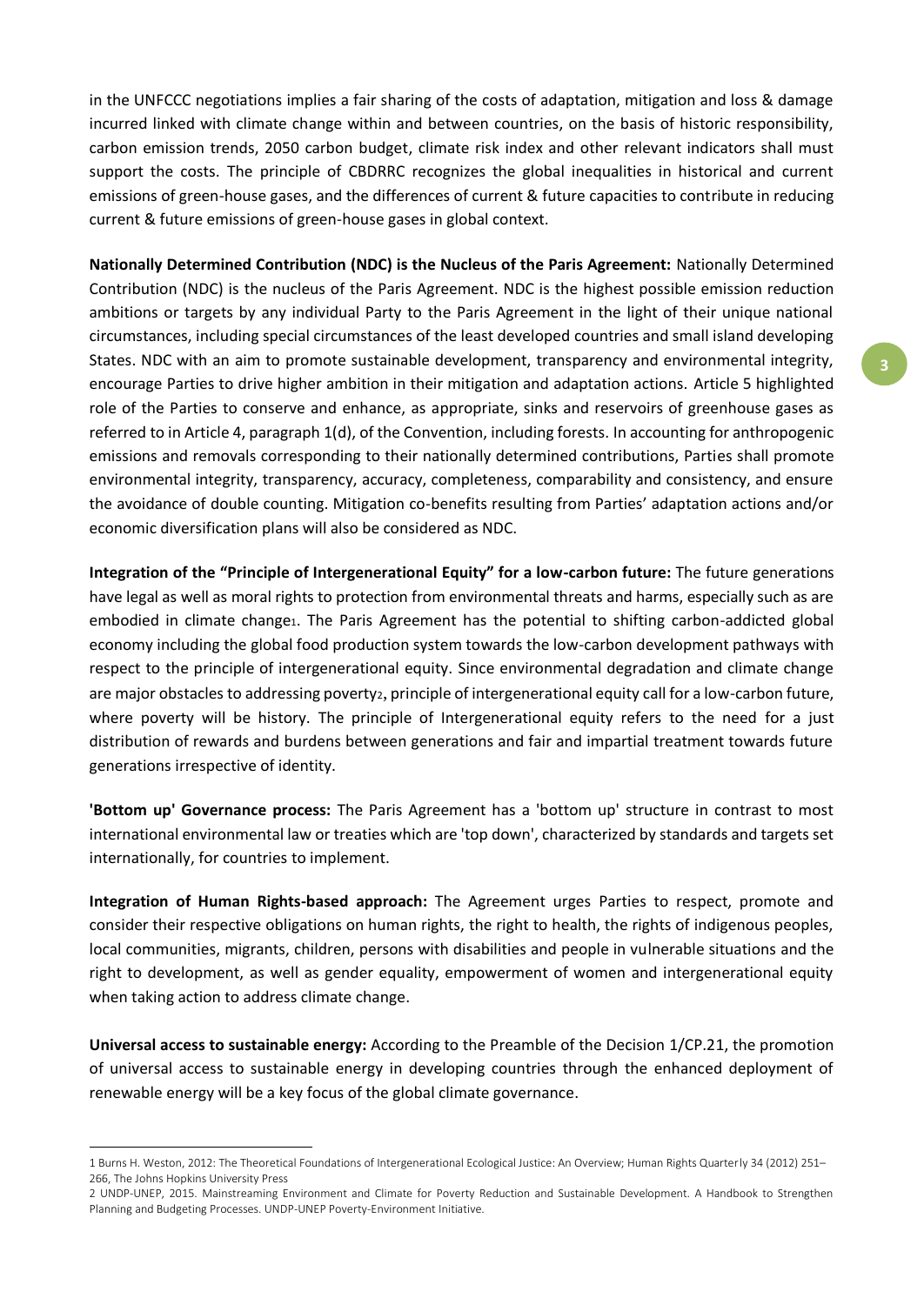**A living Document to incorporate the best available scientific knowledge:** The agreement recognizes that any effective and progressive response to the urgent threat of climate change shall incorporate the best available scientific knowledge.

# **Challenges and Gaps in the Paris Agreement and UNFCCC Negotiations**

**The reluctance of the major emitters for a transition to a low-carbon economy is lengthening the international climate change negotiations:** The Paris Agreement, the new architecture for global climate governance, is an outcome of two decades of international climate change negotiations. Many might argue that due to the nature of climate negotiations which requires scientific evidence and technical expertise, such long-time is not atypical. Nevertheless, the lack of importance (often considering climate change as an environmental issue) as well as the lack of political commitment and technocratic framing of the climate issues in the developed countries are lengthening the climate negotiations. For example, the 2012 Doha Amendments which kept the Kyoto Protocol active with 20% reductions on 1990 levels for a 2nd Commitment Period (2013-2020), still remains non-operation due to lack of signatures and ratification by the Parties to the UNFCCC.

**The framing of climate change in the UNFCCC Negotiations is often used to divert responsibility:** In the international climate change negotiations, emerging emitting countries frequently try to frame climate change through political economy lens that anthropogenic climate change is political problem generated by excessive consumption patterns in the North, along with the inequitable patterns of global development. Developing countries demand for the realization of historical responsibility by the Developed countries to reduce global emissions, deliberately divert global attention away from emitting developing countries own coal-dependent development trajectory. On the other hand, developed nations try to escape that they were not aware about the historical emissions before the 1990s. To divert their historical responsibility, they are putting much emphasis on current emissions reduction responsibility of all nations. In developed countries, climate change is often framed as a technological problem to divert the international debate on historical responsibility about the source of emissions as well as the history of excessive emissions in the North.

**Major emitters do not want a legally binding target:** Prior to UNFCCC COP21 in Paris, the European Commission had officially proposed that the 2015 Agreement should be in the form of a Protocol with legally binding targets under the UNFCCC3. The Paris Agreement (PA) neither has any rigid targets for Greenhouse Gas (GHG) control, nor any commonly agreed baselines for reductions. Major emitters from both developed and developing countries did not want to have legally binding targets due to concerns that energy transition impacts on their economy and national development. For example, in 2014, the Obama Administration pronounced jobs as a priority over climate protection4. The persistent effort of the developed countries finally managed to distribute the anticipated emissions among all the nations of the world, keeping themselves free from any legal obligations for both historical and future emissions. Major emerging emitters like China and India expects such voluntary approach is helpful for future free riding of emissions. It is true that the world cannot afford to destroy the future by haunting too much on historical responsibility. In fact, the world needs to act earnestly to integrate low-carbon practices within their domestic borders by incorporating the historical mistake of uncontrolled fossil-fuel driven carbon emissions.

**Paris Agreement depends upon the voluntary implementation of the "principle of progression":** The Nationally Determined Contributions (NDCs) which are voluntary pledges by the countries build the core

1

<sup>3</sup> European Commission, 2015. "The Paris Protocol: A Blueprint for Tackling Global Climate Change Beyond 2020." Ref. no. COM(2015)81 4 Ash, Kyle., 2014. "Paris Treaty Is Best Even with USA as a non-Party: But the USA Has No Ratification Dilemma." Greenpeace USA.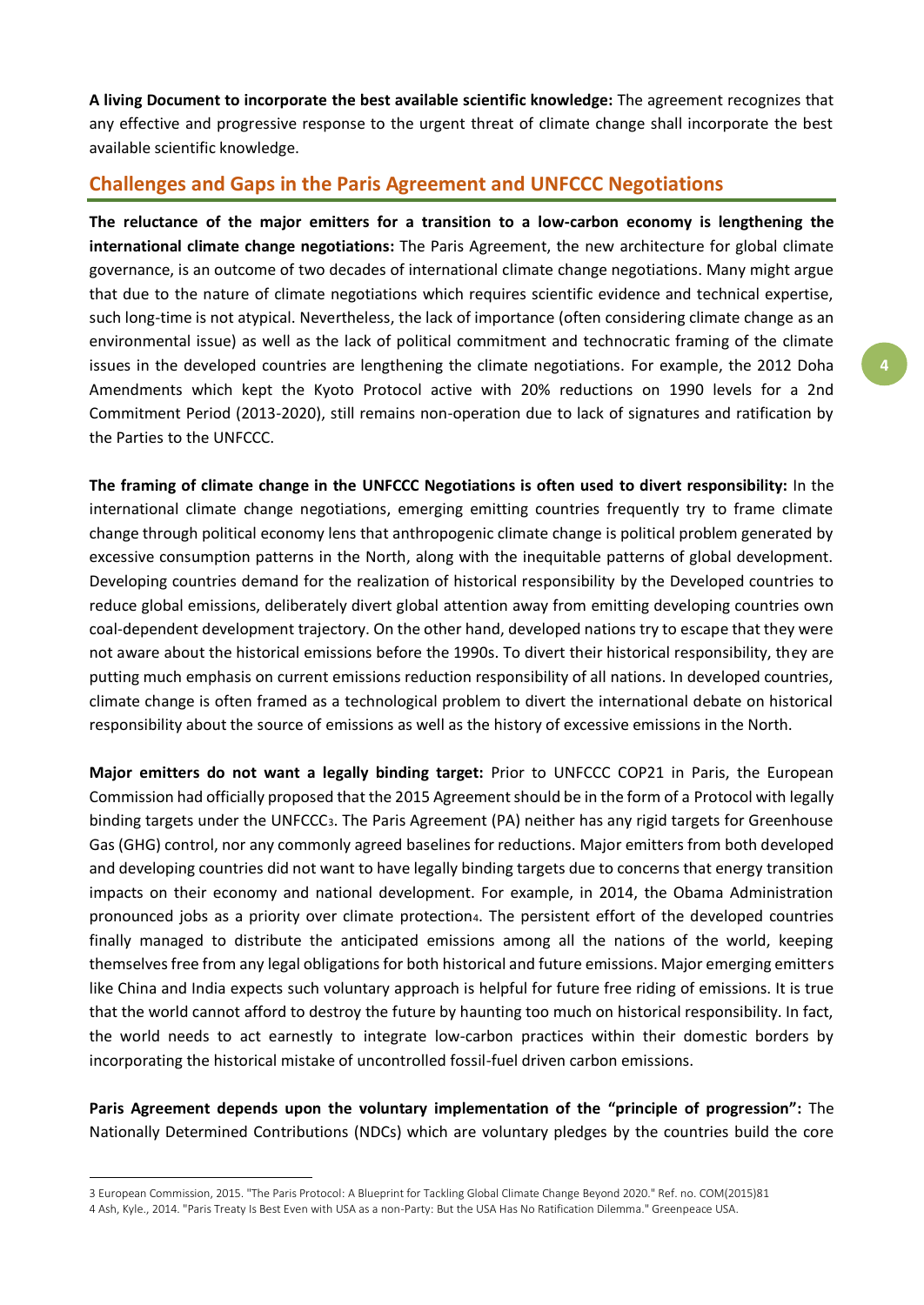architecture of the Paris Agreement. NDCs success depends upon the implementation of the "Principle of Progression" (Each further ambition should be more ambitious than the previous one). The mobilization of international climate finance which will be the key challenge in implementing Paris Agreement, also need to respect the principle of 'progression' as well (a progression beyond previous efforts).

**Paris Agreement is insignificant without domestic climate policy measures:** The Paris Agreement (PA) is a legally binding agreement but mitigation or greenhouse gas emission reduction commitments are not legally binding in the Paris Agreement. Progressive, independent and voluntary ambitions of emission reductions have replaced the legally binding commitments. Nevertheless, internationally legally binding obligations are meaningless without domestic policy. The integration of new international agreements in national legal systems depends on the country adoption of so-called dualist or monist legal systems. Dualist legal systems must translate international law into domestic law, whereas monist systems regard ratified treaties as the law of the lands. Ambitious domestic action on climate change is linked with vision-oriented but practical international agreement. A legally binding agreement will not be effective for slowing down the global carbon emission, if there is no ambitious domestic action on climate change. Since, the implementation of the Paris Agreement is based on the commitments of all UNFCCC parties both developed and developing countries to reduce greenhouse gas emissions through NDCs; it is expected that it will come into force much sooner than the Kyoto protocol. In 1997, only 35 countries were agreed to a national, legally binding, 5% GHG emissions reduction targets under the Kyoto Protocol. In 2005, the Kyoto Protocol came into force.

**A visual baseline of emission responsibility is absent:** The international climate negotiations basically lack a visual baseline of emission responsibility that can be measured within a reasonable timespan. The analysis of the climate negotiations reveals that 2020 could be the demarcation boundary of responsibility. *As climate change measurement needs 30 years of average weather patterns, the baseline of anticipated emission responsibility can use 30 years as a unit to redefine or readjust emission responsibility.*

**The quest for the best available scientific knowledge may create knowledge inequality:** Climate change is often interpreted merely as an environmental issue, and hardly seen as a development concern in its own right6. One study recognized that the supply of climate change knowledge is biased towards richer countries, that could have implications for the quality of the political decisions countries and regions make to prevent and adapt to climate change"<sub>7</sub> The cultural understandings of climate change mitigation may not be as sound as previously thought"s.

## **Recommendations**

 $\overline{a}$ 

## **Paris Agreement calls for a paradigm shift towards low-carbon development**

The ultimate aim of the UNFCCC was to stabilize GHG concentrations in the atmosphere at a level that would prevent dangerous anthropogenic interference with the climate system (Article 2). According to the Article 2 of the Paris Agreement, *Parties have to hold global average temperature increases "to well below 2°C" and "pursue efforts" to limit this to 1.5°C, in order to reduce the risk and impacts from climate change.* The Article 2 of the Paris Agreement calls for a paradigm shift of the economic development away from its dependency on fossil fuels and energy intensive systems both at global and national level. The sustainable reduction of

<sup>5</sup> David Sloss, (2011), Domestic Application of Treaties, Available at: http://digitalcommons.law.scu.edu/facpubs/635

<sup>6</sup> Schaar, Johan. (2008) "Overview of Adaptation Mainstreaming Initiatives". Commission on Climate Change and Development.

<sup>7</sup> M. Pasgaard, N. Strange. 2013: A quantitative analysis of the causes of the global climate change research distribution. Global Environmental Change, 2013; 23 (6): 1684 DOI:10.1016/j.gloenvcha.2013.08.013.

<sup>8</sup> Corbera, Calvet-Mir, Hughes and Paterson,2015: Patterns of authorship in the IPCC Working Group III report, Nature Climate Change doi:10.1038/nclimate2782.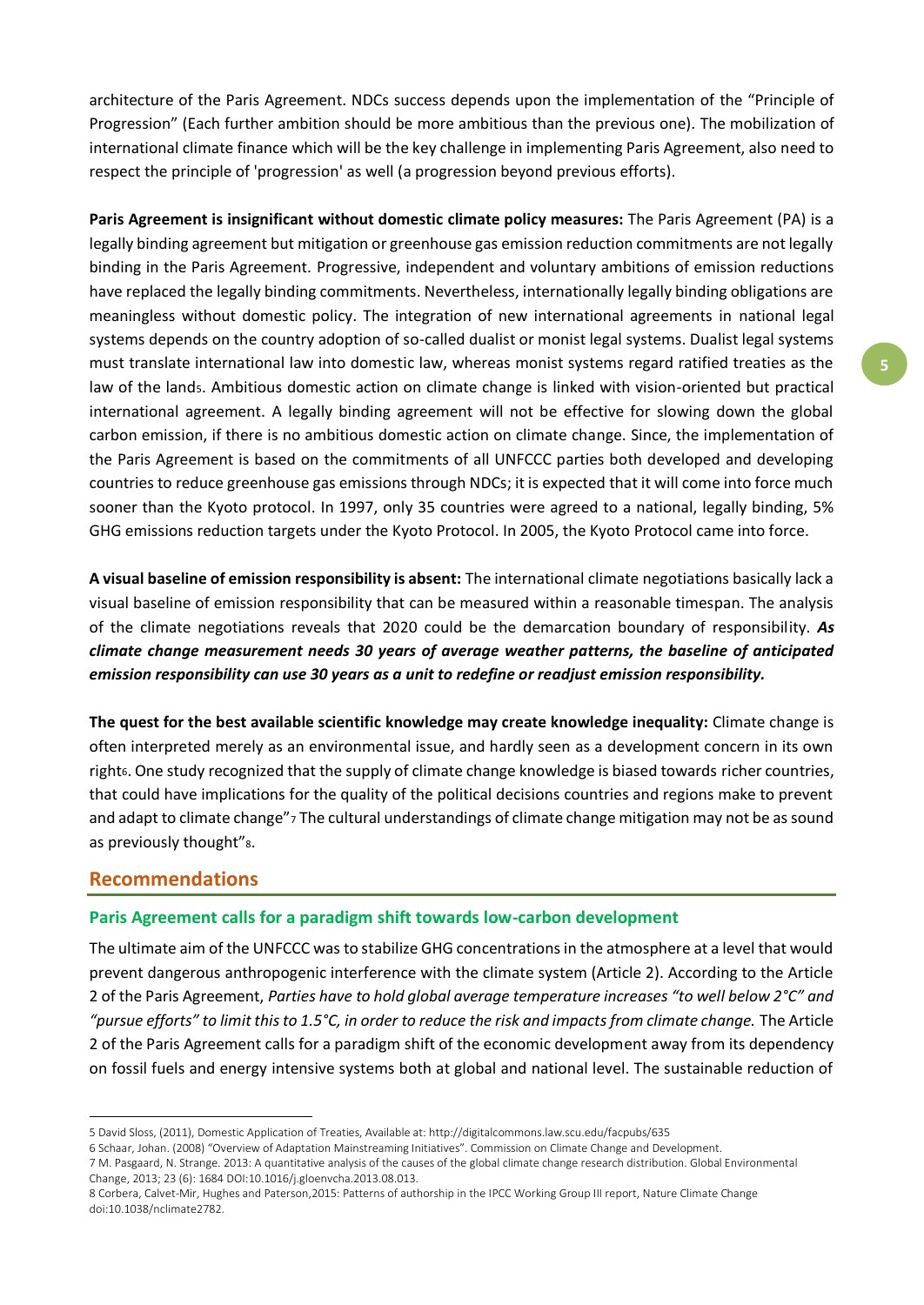carbon emission demands a reshaping of the global economy towards cleaner forms of production, not just in energy, but also in industry, transport and land-use. The Paris Agreement put much emphasis on international finance for adaptation and technology transfer for a low carbon future. However, to drive a low-carbon economy demands gradual transformation of the existing carbon dependent socio-economic development paradigm. In 2010, the Cancun Agreements also recognized that "*addressing climate change requires a paradigm shift towards building a low-carbon society that offers substantial opportunities and ensures continued high growth and sustainable development, based on innovative technologies and more sustainable production and consumption and lifestyles, while ensuring a just transition of the workforce that creates decent work and quality jobs*" (1/CP.16.10).

## **The World must act together to build a low-carbon development paradigm**

The Greenhouse Gases (GHGs) have no respect for the geopolitical boundary of any country. When any country or company or individual wherever on the earth emits greenhouse gases, they quickly accumulated in the atmosphere and roam around the world for the next 100 years. In each day, the new anthropogenic emissions from burning of fossil fuels are adding carbon stocks in the atmosphere and changing the climate. The roaming nature of Greenhouse Gas (GHG) emissions makes climate change a global concern. Although the Nations have authority over the sky within their boundary, atmosphere in true sense is a global asset. The lifetime of fossil fuel released  $CO<sub>2</sub>$  in the atmosphere is a few centuries<sup>9</sup> or more than 100 years10. The current status of the developed countries have obtained through high-carbon growth and are responsible for around half of the CO<sub>2</sub> emissions since the mid-eighteenth century<sub>11</sub>. The current trends in Global CO<sub>2</sub> Emissions shows that only six countries are responsible for 63% of global emissions (China-30%, USA-15%, India-7%, Russia-5%, Japan-4% and Germany-2%)12. Developed countries are responsible for 79 percent of historical carbon emissions13 and the current climate change is primarily driven by historic emissions.14 However, discounting the historical or future responsibility of carbon emissions disregards the Principle 21 of the 1972 UN Conference on the Human Environment that States have, *"the responsibility to ensure that activities within their jurisdiction or control do not cause damage to the environment of other States or of areas beyond the limits of national jurisdiction."*

# **Low-Carbon Development Paradigm requires sustained reduction of carbon emissions through the Nationally Determined Contributions (NDCs)**

The Paris Agreement is principally about ambition, intentions, objectives, and high-level national contributions. The current country pledges are too low to lead to a temperature rise below the Paris Agreement temperature limit of "well below 2°C" above pre-industrial levels15. Global temperature has been increasing at a rate of 0.2°C per decade over the past 30 years16. The world needs 80% emission reductions on 1990 levels by 2050 in order to stand a chance of avoiding temperature rises above 2°C17. If all the NDC pledges submitted by the Parties to the UNFCCC are fully implemented, the world will still remain on an emissions path closer to 3°C warming18. This envisage that keeping the Paris objective of "well below" 2°C requires sustained reduction of carbon emissions from both developed and developing countries over many

PBL1803. PBL, JRC, IES, The Hague.

1

15 Rogelj, Joeri et al. 2016: "Paris Agreement climate proposals need a boost to keep warming well below 2C". Nature 534 (7609): 631-639.

16 Hansen, J., R. Ruedy, M. Sato and K. Lo (2010), Global Surface Temperature Change, New York: NASA Goddard Institute for Space Studies

<sup>9</sup> Archer, D. 2008: The Long Thaw: How Humans Are Changing the Next 100,000 Years of Earth's Climate, Princeton Univ. Press,

<sup>10</sup> Flannery, T. 2005: The Weather Makers: The History and Future Impact of Climate Change 162, Atlantic Monthly Press, New York

<sup>11</sup> Stern, N. 2015. Why are We Waiting? The Logic, Urgency and Promise of Tackling Climate Change. Cambridge, MA: MIT Press

<sup>12</sup> Olivier, J.G.J., Janssens-Maenhout, G., Muntean, M., Peters, J.A.H.W., 2015. Trends in Global CO2 Emissions: 2015 Report. Ref. no. JRC98184,

<sup>13</sup> http://www.cgdev.org/media/who-caused-climate-change-historically

<sup>14</sup> Matthews HD, Gillett NP, Stott PA, Zickfeld K, 2009: The proportionality of global warming to cumulative carbon emissions. Nature 459

<sup>17</sup> Parry, M., Palutikof, J., Hanson, C., Lowe, J., 2008. Squaring up to reality. Nature Reports Climate Change 2, 68-70.

<sup>18</sup> UNEP, 2015. The Emissions Gap Report 2015. United Nations Environment Programme (UNEP), Nairobi.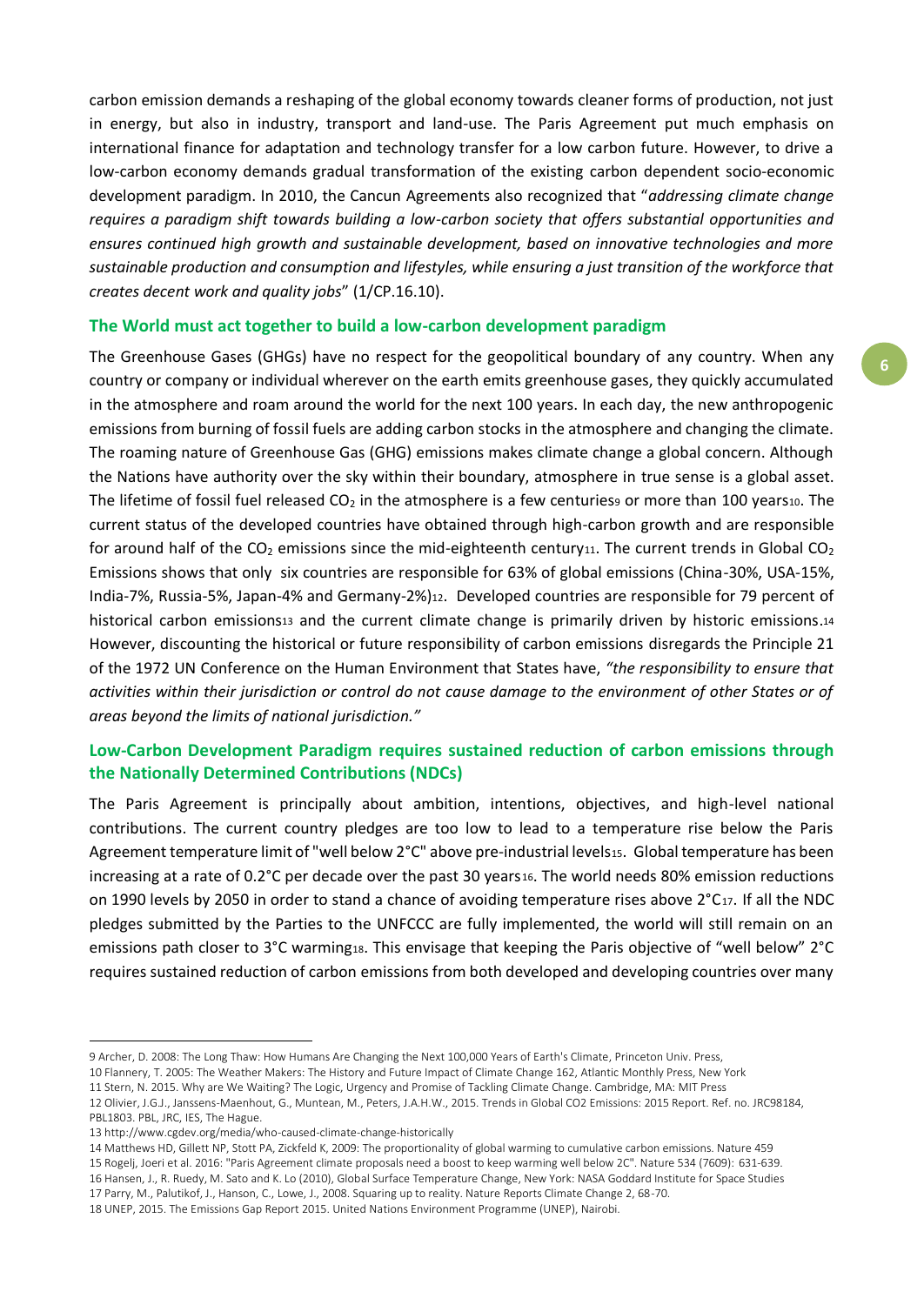decades. To significantly reduce the risks and impacts of climate change, the global climate governance has to pursue efforts to limit the temperature increase to 1.5 °C above pre-industrial levels.

#### **Nationally Determined Contribution (NDC) shall address domestic emission inequalities**

In every country, there is a developed north (high-income group) and developing south (low-income group). For example, in the Indian city of Pune, the electricity use of the high-income group is nine times higher than the low-income group and the upper-middle class of South Asia consumes almost the same amount of energy as the middle class in many OECD countries19. The avoidance of difficult domestic structural changes for ambitious emission reduction, and the avoidance of challenging the unsustainable pattern of production and consumption within the national boundary are generating emissions inequalities in both developed and developing countries. The extension of the principles of equity and the CBDRRC from the international sphere to the domestic sphere is essential for meaningful climate governance through Nationally Determined Contribution (NDC). NDC should be interpreted in addressing the emission inequality within the context of national sustainability and should be institutionalized at the national level to local level. The country commitments on NDC (Nationally Determined Contribution) under the UNFCCC is expected to directly contribute to the national implementation of the global 2030 Agenda.

# **Nationally Appropriate Mitigation Actions (NAMAs) have the potential to accelerate the lowcarbon development**

The absence of "NAMA" term in the Paris Agreement and COP 21 Decision, has generated confusion and uncertainty among developing countries and NAMA practitioners. Within the UNFCCC, NAMA was introduced and promoted as a means for developing countries voluntary contribution to the global mitigation effort through international support. Nevertheless, the term "domestic mitigation measures" to achieve national NDC goals included in the Article 4.2 of the Paris Agreement creates scopes for NAMA to be continued in the international climate cooperation process. The Paris Agreement's aim for holding the global temperature rise to the "well below 2°C" presents an opportunity to use NAMA for delivering significant emission reductions; as an instrument for receiving international climate finance for mitigation as well as communicating NDC implementation progress20. NDCs will now be a cornerstone of the global mitigation approach and the NAMAs as specific mitigation actions could be one of the key implementation instrument for NDCs. The NDC as an expression of overall national mitigation ambition driven by international political commitment, can address existing gaps in the NAMA development process. NAMAs can play a key role in implementing the Paris Agreement, specially meeting ambitious national targets of NDCs. According to the Article 13.7 of the Paris Agreement, each party has to provide "information necessary to track progress in implementing and achieving its national determined contribution". NAMAs MRV aspects can play a role in supporting transparency element of the Paris Agreement. Until now, most of the NAMAs have been developed as 'stand-alone' emissions reduction projects, and not a well-coordinated action to shift the particular emission producing sector as-a-whole towards a low emissions pathway. The UNFCCC has invited "the Intergovernmental Panel on Climate Change to provide a special report in 2018 on the impacts of global warming of 1.5 °C above pre-industrial levels and related global greenhouse gas emission pathways". This also envisage that more roles are ahead for NAMAs in the coming days.

## **Private and Public entities shall not hide their emissions in the shadow of the country emissions**

Ninety (90) oil, natural gas, coal, and cement entities (50 leading investor-owned, 31 state-owned, and 9 nation-state producers) are responsible for nearly two-thirds (63 %) of historical emissions of carbon dioxide (1854- 2010) and methane (1751- 2010) and half of their total emissions are in the last 24 years (1986-

1

<sup>19</sup> Siddiqi, Toufiq A. 1995. Energy Inequities within Developing Countries: An Important Concern in the Global Environmental Change Debate. Global Environmental Change 5 (5): 447–54.

<sup>20</sup> Cameron and Harms, 2015 - NAMAs and INDCs – interactions and opportunities, Enhanced NAMA Cooperation Working Group, Nov 2015.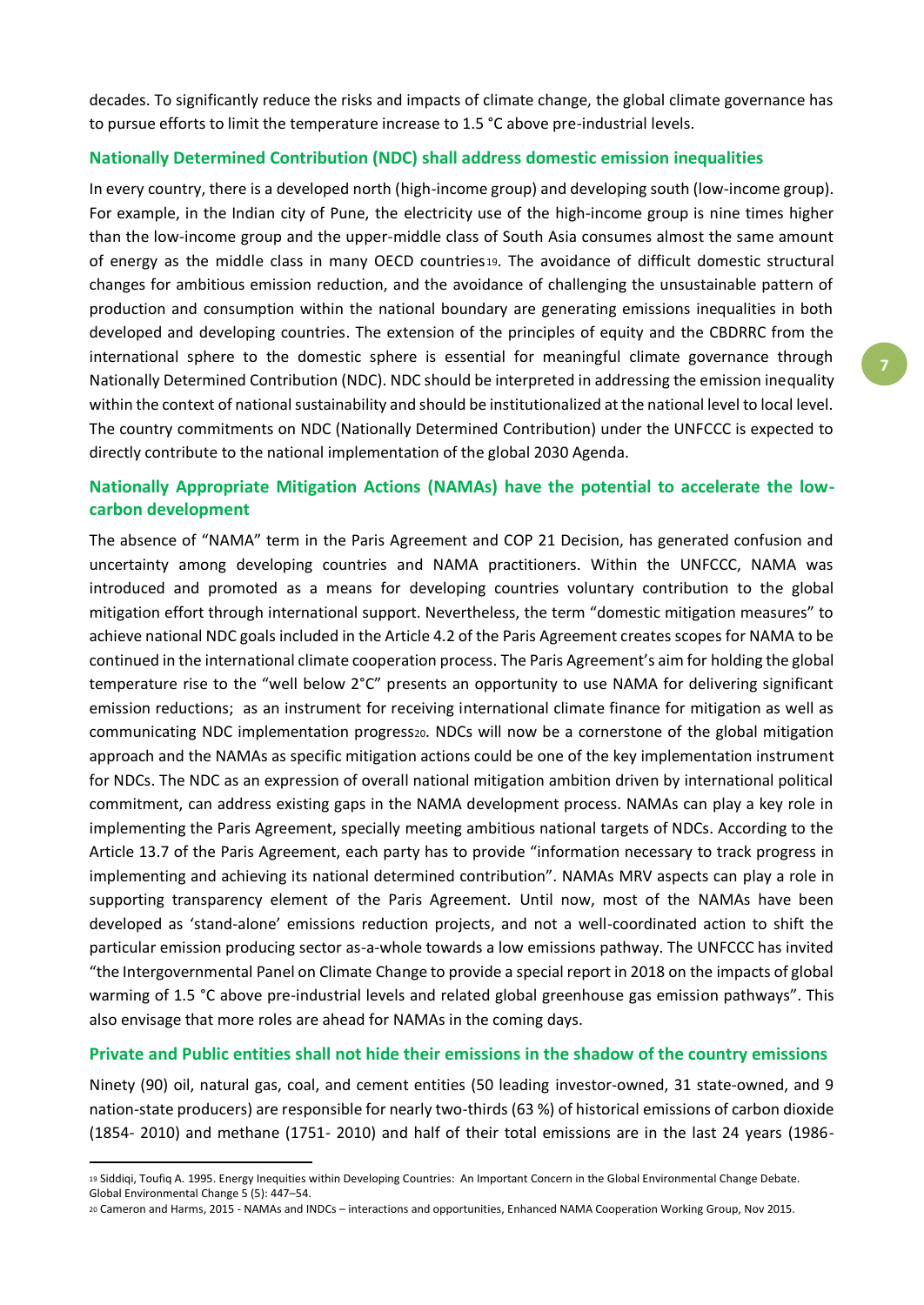2010)21. The majority of anthropogenic carbon dioxide emissions arise from energy consumption especially in the transport sector and electricity generation (coal fired power stations). Future  $CO<sub>2</sub>$  Emissions from Existing Energy Infrastructure is expected to emit 496 billion tons of  $CO<sub>2</sub>$  over the next fifty years, $22$  which demands the reduction of future emissions from business-as-usual projections.

#### **Global climate governance needs active participation of the global civil society**

The global civil society as non-Party stakeholder has been building public awareness and mobilizing people and creating pressure on Party stakeholders since the very beginning of the international climate negotiations. Decision 1/CP.21 encourages non-Party stakeholders to increase their engagement in the existing technical examination process on mitigation (paragraph 109) and adaptation (paragraph 124). Decision 1/CP.21 also encourages Parties to work closely with non-Party stakeholders to catalyze efforts to strengthen mitigation and adaptation action. The implementation of the Paris Agreement depends on the political support governments and when government changes, the political support may also change. Civil society should continually remind governments about fulfilling the national commitments. Civil society should emphasize on continuous information dissemination to help people to understand the changing discourse on climate change in order to receive long-term support from the public. In the context of awareness raising, civil society shall target government ministries and political leaders. Apart from the international climate negotiations, civil society should also target Group of Twenty (G-20) forum for advocacy on low-carbon future because the G20 economies account for nearly 80% of world carbon emissions.

# **Well-defined framework on the low-carbon development is required for accelerating the climate governance**

The concept of 'low-carbon development' has emerged to address the challenge of linking economic strategies to reduce greenhouse gas emissions (GHGs). There is no internationally agreed-upon definition of the Low Carbon Development (LCD) in general, which imposes both challenge and opportunity. The challenge is that each country, depending on national development prospects and capacities, needs to work out its own approach to low-carbon development. The opportunity is that devising low-carbon development approaches helps countries to identify areas of intervention for lowering greenhouse gas emissions without compromising sustainable development. Climate Resilient Development (CRD), Climate Compatible Development (CCD) or Low-Emission Development (LED) often used as synonym of LCD to label development that is compatible with lowering carbon emissions but sustaining economic growth. Low-Carbon Development Strategies (LCDS) or Low-Emission Development Strategies (LEDS) are generally used to define specific and time-bound strategies that combine development and climate urgencies for reducing greenhouse gas emissions without hindering the sustainable growth of the economy and human welfare.

The following definitions are some guiding outline to understand the terms and concepts linked with Low-Carbon Development paradigm:

**Low-Carbon Development (LCD)** can be defined as an approach that integrates climate change mitigation mechanisms to reduce anthropogenic greenhouse gas emissions through the socio-political and economic development process.

**Climate Resilient Development (CRD)** approach focuses on climate change adaptation for building people's

 $\overline{a}$ 

<sup>21</sup> Richard Heede, 2013: Tracing anthropogenic carbon dioxide and methane emissions to fossil fuel and cement producers, 1854–2010, Climatic Change (2014) 122:229–241, doi:10.1007/s10584-013-0986-y

<sup>22</sup> Davis S.J., K. Caldeira and H.D. Matthews. 2010. "Future CO<sub>2</sub> Emissions and Climate Change from Existing Energy Infrastructure." Science (329)5997: 1330–1333.